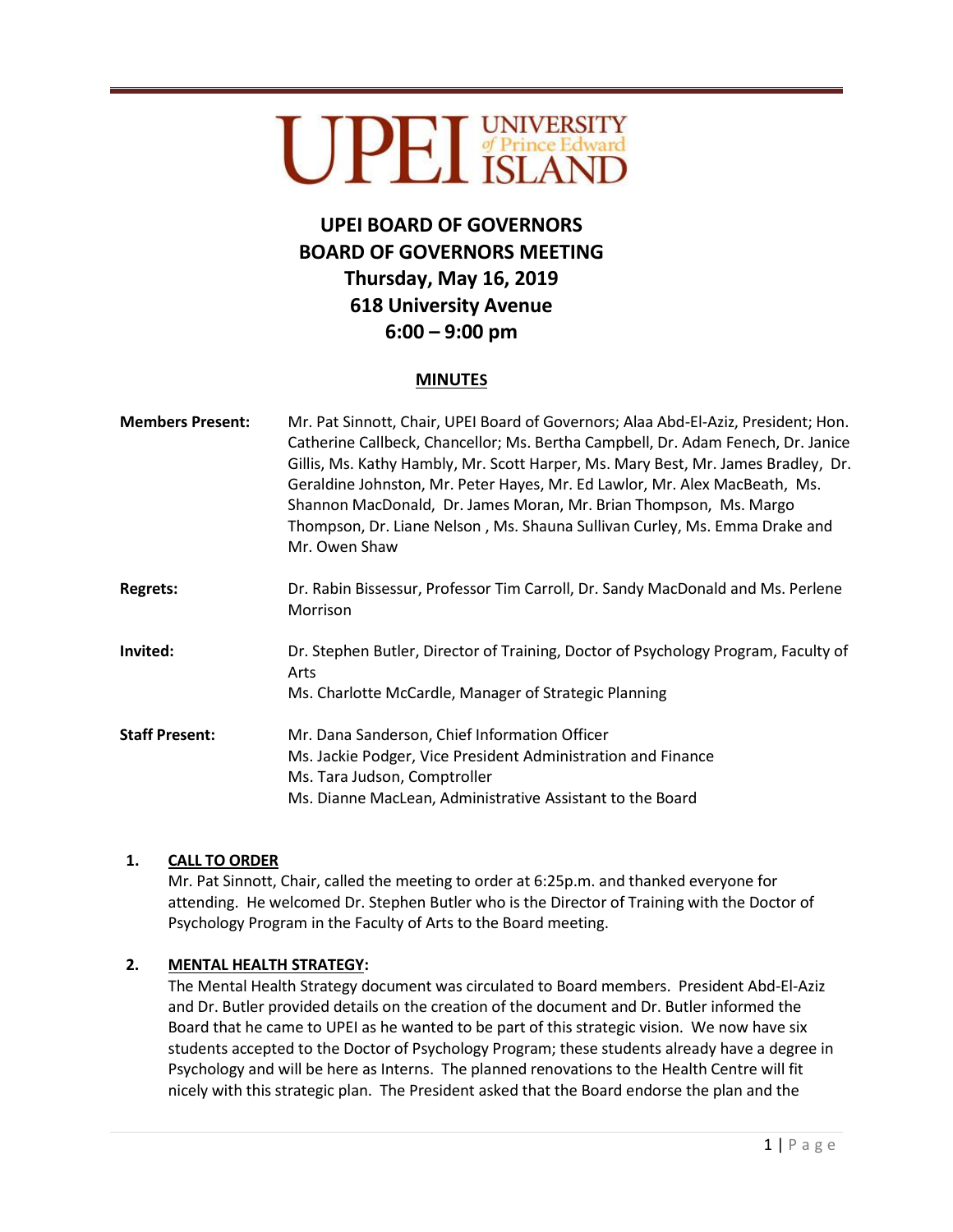following motion was proposed:

#### **1) MOVED by Dr. James Moran, SECONDED by Dr. Geraldine Johnston that the UPEI Board of Governors endorses the Mental Health Strategy Plan as presented. CARRIED**

#### **2. APPROVAL OF MINUTES**

The draft minutes of the UPEI Board of Governors' meeting of April 11, 2019 were circulated to Board members prior to the meeting. There were a number of minor amendments required, and then the following motion was proposed:

# **2) MOVED by Ms. Bertha Campbell, SECONDED by Mr. Brian Thompson, that the minutes of the April 11, 2019 meeting of the UPEI Board of Governors be approved as amended. CARRIED**

#### **3. CHAIR'S REPORT**

Mr. Sinnott informed Board members that he attended the three UPEI Convocation Ceremonies and was very impressed with all three valedictorian speeches.

#### *E-Vote Summary Report*

Results of two e-votes held with Board members were provided, and the details are noted below:

On Wednesday, April 17, 2019, two e-votes were held; one around the issue of Tuition Deposits and the other around the "Selection of Deans Policy".

In regards to the first e-vote around the tuition deposit increase, the President met with the Vice-President Academic and Research, the Associate Vice President Students and Registrar, and the Comptroller to find a solution as this was brought up at the April  $11<sup>th</sup>$  Board meeting. In order to ensure that there is no hardship put on our students and to excite more students to apply to our great university, a decision was made to reverse the tuition deposit from \$500 to \$250, effective immediately. The following motion was circulated in an e-vote to Board members:

## **"That the UPEI Board of Governors approves the proposal of the Vice President Academic and Research, the Associate Vice President of Students and Registrar, and the Comptroller that the tuition deposit be reverted back to \$250 for all faculties, effective immediately."**

Twenty-four Board members were in favor of the motion. (Two members did not vote.)

On that same day, another E-vote was held with Board members to approve the "Selection of Deans" Policy. The following motion was proposed:

#### **"That the UPEI Board of Governors approves the "Selection of Deans Policy" as presented."**

Twenty-one Board members were in favor of the motion. (Five members did not vote.)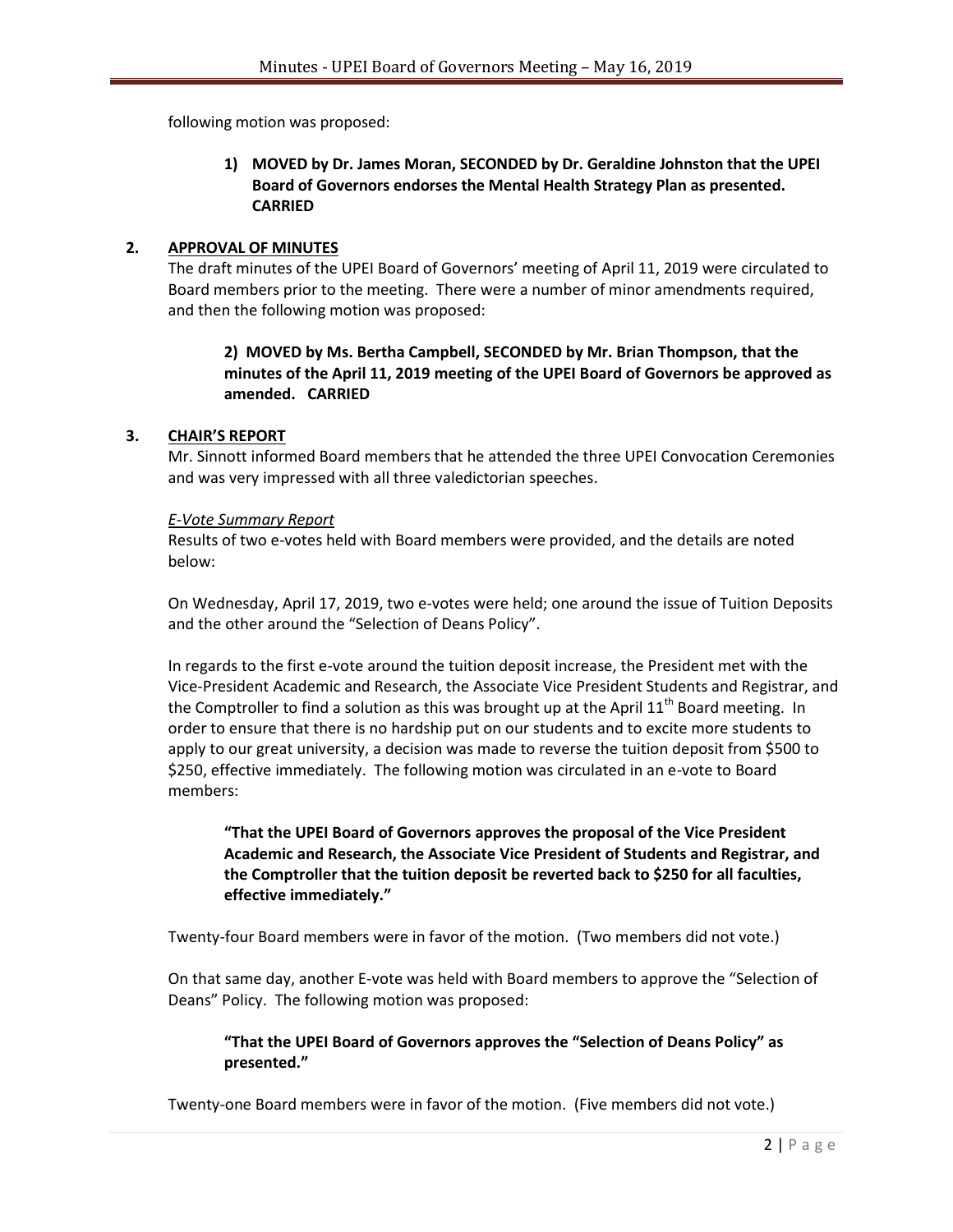#### **4. PRESIDENT'S REPORT**

The President spoke about the three convocation ceremonies and how well each one was received.

The President spoke about how well the recruiting department is doing and how we are dealing with housing for our students.

#### **5. STUDENT UNION REPORT**

Ms. Emma Drake reported that the Student Union wrapped up their "Get Out the Vote" campaign and hosted a non-partisan party to watch the election results at a packed house at Bar1911. The Student Union has started building relationships with the newly elected MLAs, particularly those in the Departments of Education and Lifelong Learning. The new SU Executive received four days of training and was introduced to various people and departments on campus The SU also participated in the Presidential awards by presenting an award to one faculty and one staff as chosen by the students. Ms. Drake reported that the Student Union hosted the Senior Class Awards, and she, as President, participated in the three Convocation ceremonies. Feedback has been received from students that they liked moving to the three ceremonies, but prefer that the grad and undergrad faculties not be split in the future. The Education students have begun classes, and many students are participating in summer classes. The Student Union is currently in the process of hiring a new Hospitality Manager. Ms. Drake also reported that students are deferring attending UPEI due to lack of housing.

## **6. SENATE REPORT TO THE BOARD:**

The Senate Committee met on May  $3<sup>rd</sup>$  and covered the following topics:

- 1) Certificates of Appreciation were presented to those Senators whose terms expire this year.
- 2) A very detailed power point presentation was provided on a proposed new program Doctor of Applied Health, and Senators endorsed sending it off to the Maritime Provinces Higher Education Commission (MPHEC).
- 3) There are over 940 graduates receiving Certificates, Diplomas or Degrees at this year's Convocation ceremonies, and the lists per faculty were approved by Senate.
- 4) The Search Committees for the Dean of Science and the Dean of Graduate Studies and Research were presented and approved.

#### **7. BOARD COMMITTEES' UPDATES:**

**a) Finance and Audit Committee:** Mr. Alex MacBeath reported that the Finance and Audit Committee met with the external auditors regarding the audit plan. The draft financial statements will be ready for review by the end of July, with the final financial statements ready for the September meeting.

**b) Development, FR and ER Committee:** Ms. Kathy Hambly noted that the Committee did not meet as there was nothing new to discuss.